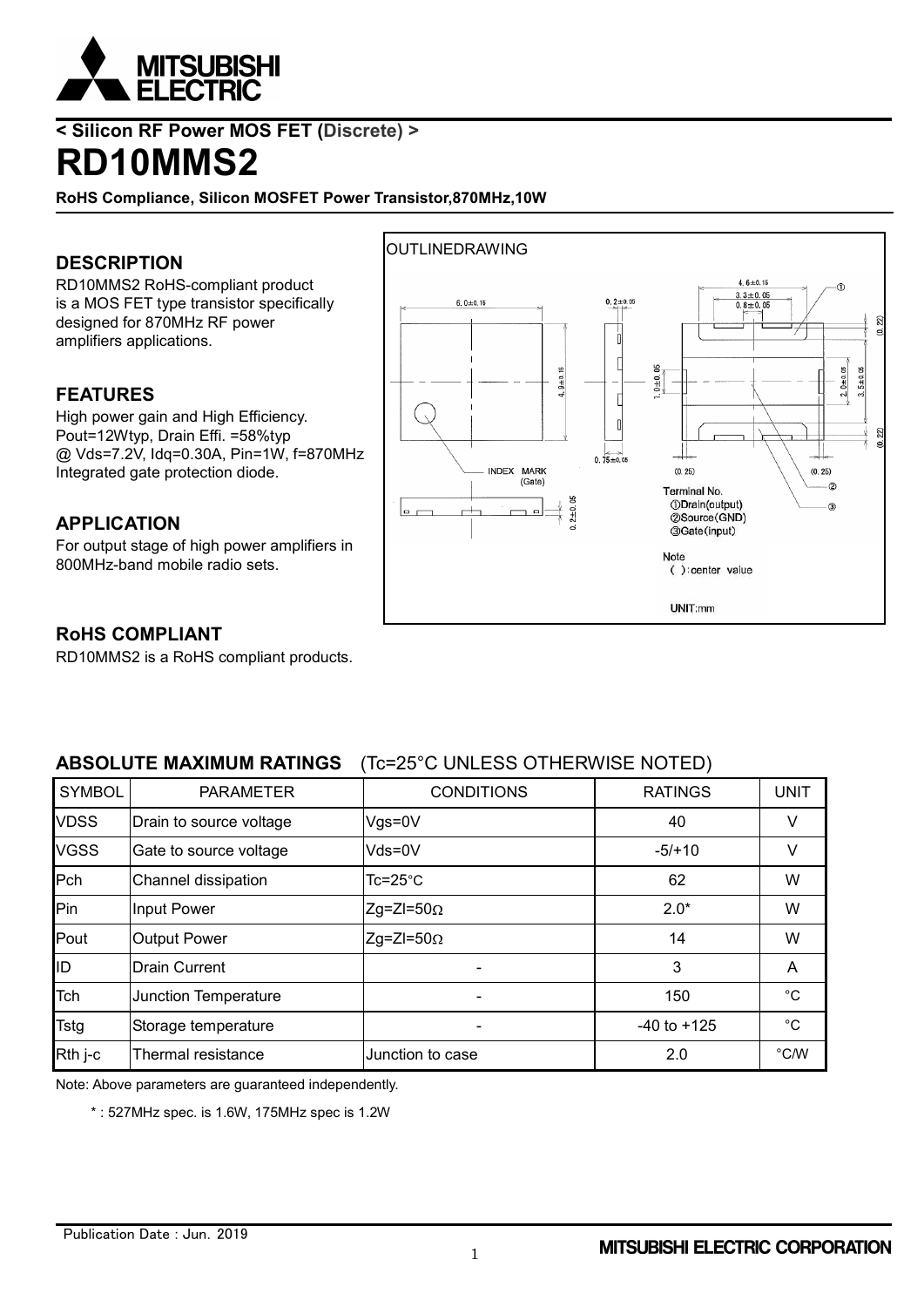**RoHS Compliance, Silicon MOSFET Power Transistor,870MHz,10W**

### **ELECTRICAL CHARACTERISTICS** (Tc=25°C, UNLESS OTHERWISE NOTED)

| <b>SYMBOL</b>         | <b>PARAMETER</b>       | <b>CONDITIONS</b>                          | <b>LIMITS</b> |             |                              | <b>UNIT</b> |  |
|-----------------------|------------------------|--------------------------------------------|---------------|-------------|------------------------------|-------------|--|
|                       |                        |                                            | <b>MIN</b>    | <b>TYP</b>  | MAX.                         |             |  |
| <b>IDSS</b>           | Drain cutoff current   | V <sub>DS</sub> =17V, V <sub>GS</sub> =0V  |               |             | 20                           | uA          |  |
| <b>IGSS</b>           | Gate cutoff current    | VGS=10V, VDS=0V                            |               |             | 2.5                          | uA          |  |
| <b>V<sub>TH</sub></b> | Gate threshold Voltage | VDS=12V, IDS=1mA                           | 1.6           | 2.2         | 2.8                          | $\vee$      |  |
| Pout                  | Output power           |                                            | $9.0*$        | $10*$       | $\qquad \qquad \blacksquare$ | W           |  |
|                       |                        | f=870MHz, VDD=7.2V                         |               | $(12^{**})$ |                              |             |  |
| $\eta$ D              | Drain efficiency       | Pin=1W, Idg=300mA<br>$47*$                 |               | $51*$       | $\qquad \qquad \blacksquare$ | $\%$        |  |
|                       |                        |                                            |               | $(58**)$    |                              |             |  |
|                       |                        | V <sub>DD</sub> =15.2V,Po=10W(Pin Control) | No destroy*** |             |                              |             |  |
| <b>VSWRT</b>          | Load VSWR tolerance    | $ f=135$ MHz, Idq=300mA, Zg=50 $\Omega$    |               |             |                              |             |  |
|                       |                        | Load VSWR=20:1(All Phase)                  |               |             |                              |             |  |

Note: Above parameters, ratings, limits and conditions are subject to change.

\* In Mitsubishi 870MHz Test fixture of clamping mechanism.

\*\* In Mitsubishi 870MHz Evaluation Board.

\*\*\* In Mitsubishi 135MHz Test fixture of clamping mechanism.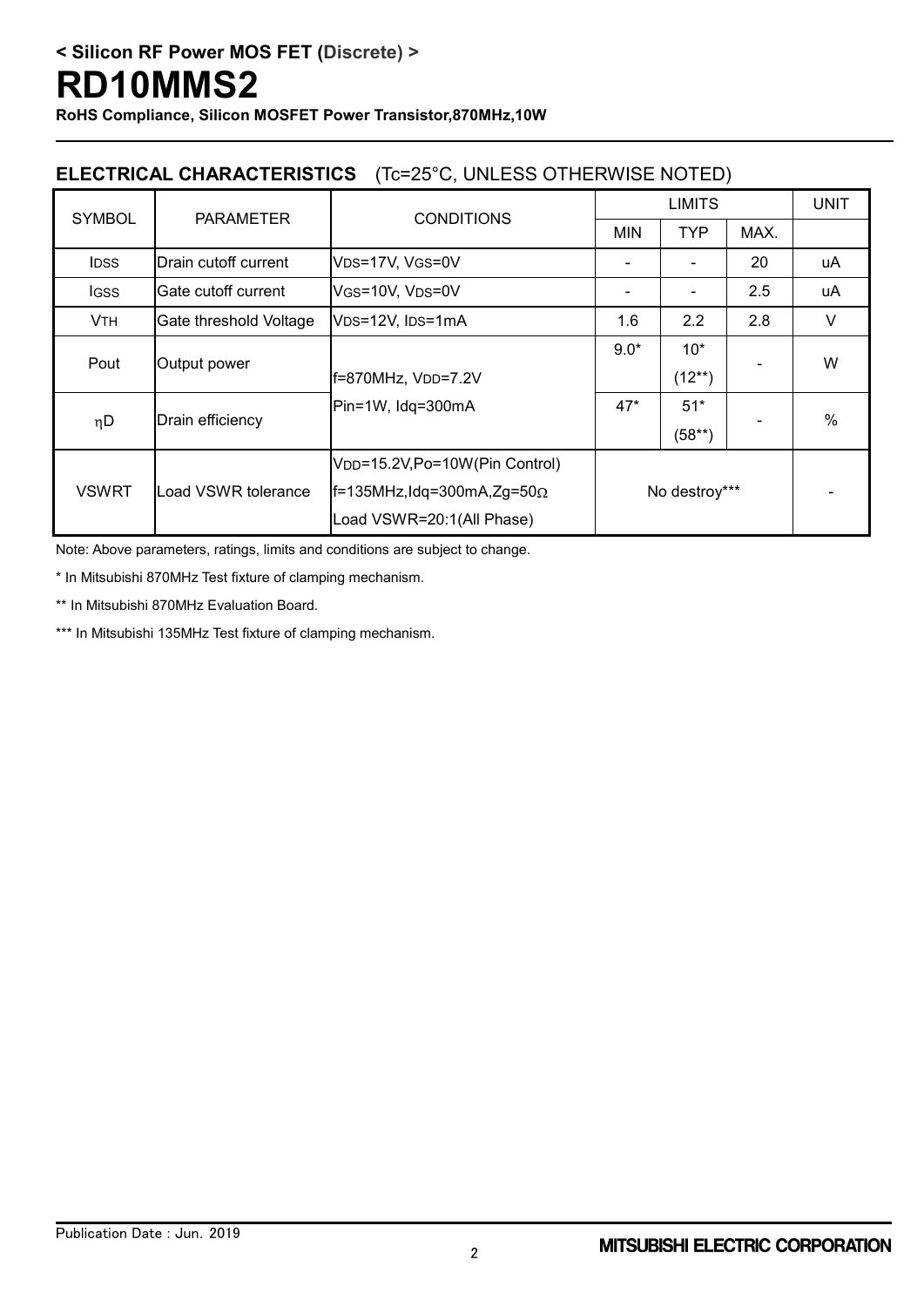**RoHS Compliance, Silicon MOSFET Power Transistor,870MHz,10W**

#### **TYPICAL CHARACTERISTICS**

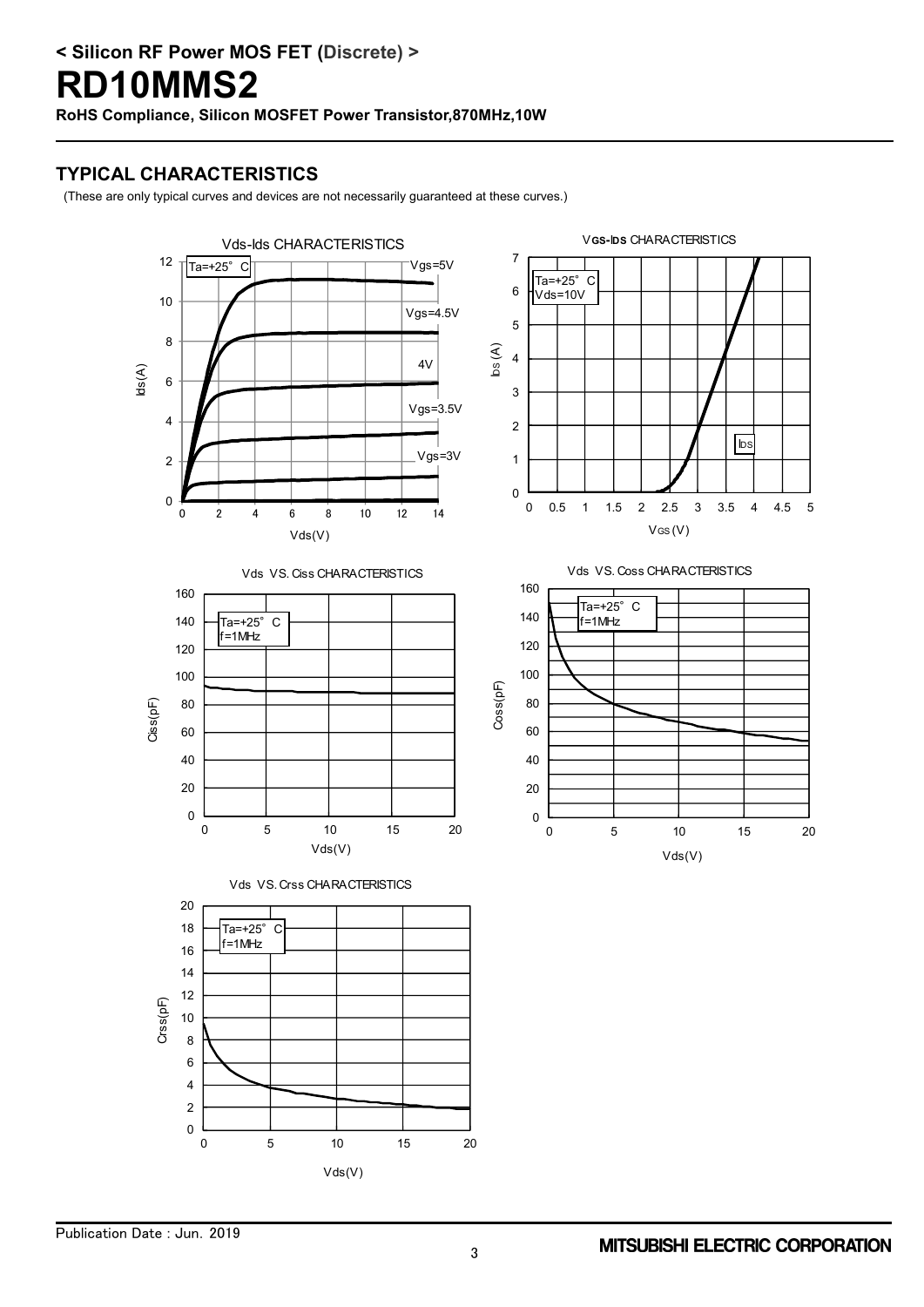**RoHS Compliance, Silicon MOSFET Power Transistor,870MHz,10W**

## **Measured in 870MHz narrowband Evaluation board TYPICAL CHARACTERISTICS ( 870MHz )**

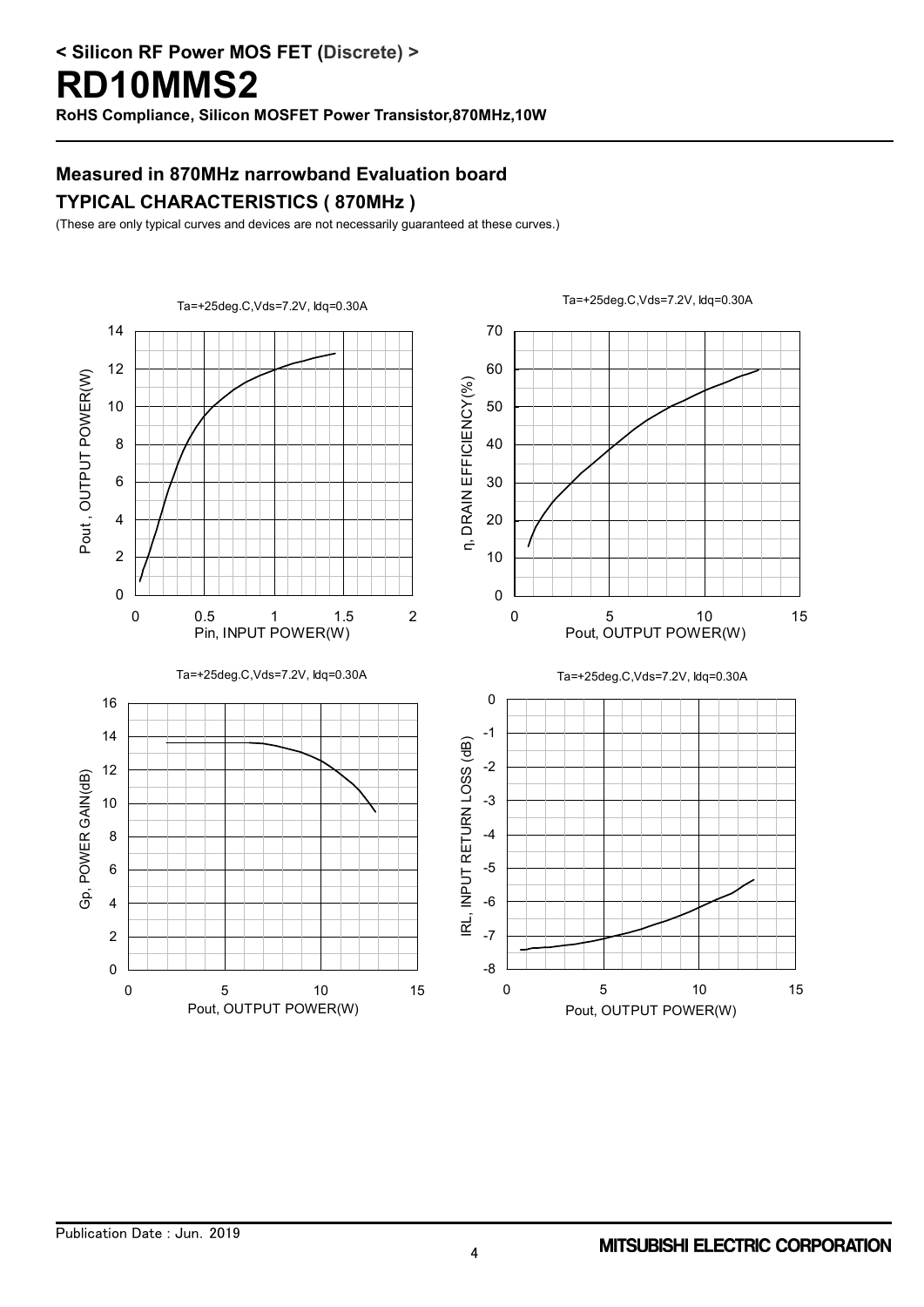## **Measured in 800- 870MHz broadband Evaluation board for TETRA application TYPICAL CHARACTERISTICS ( 800- 870MHz )**

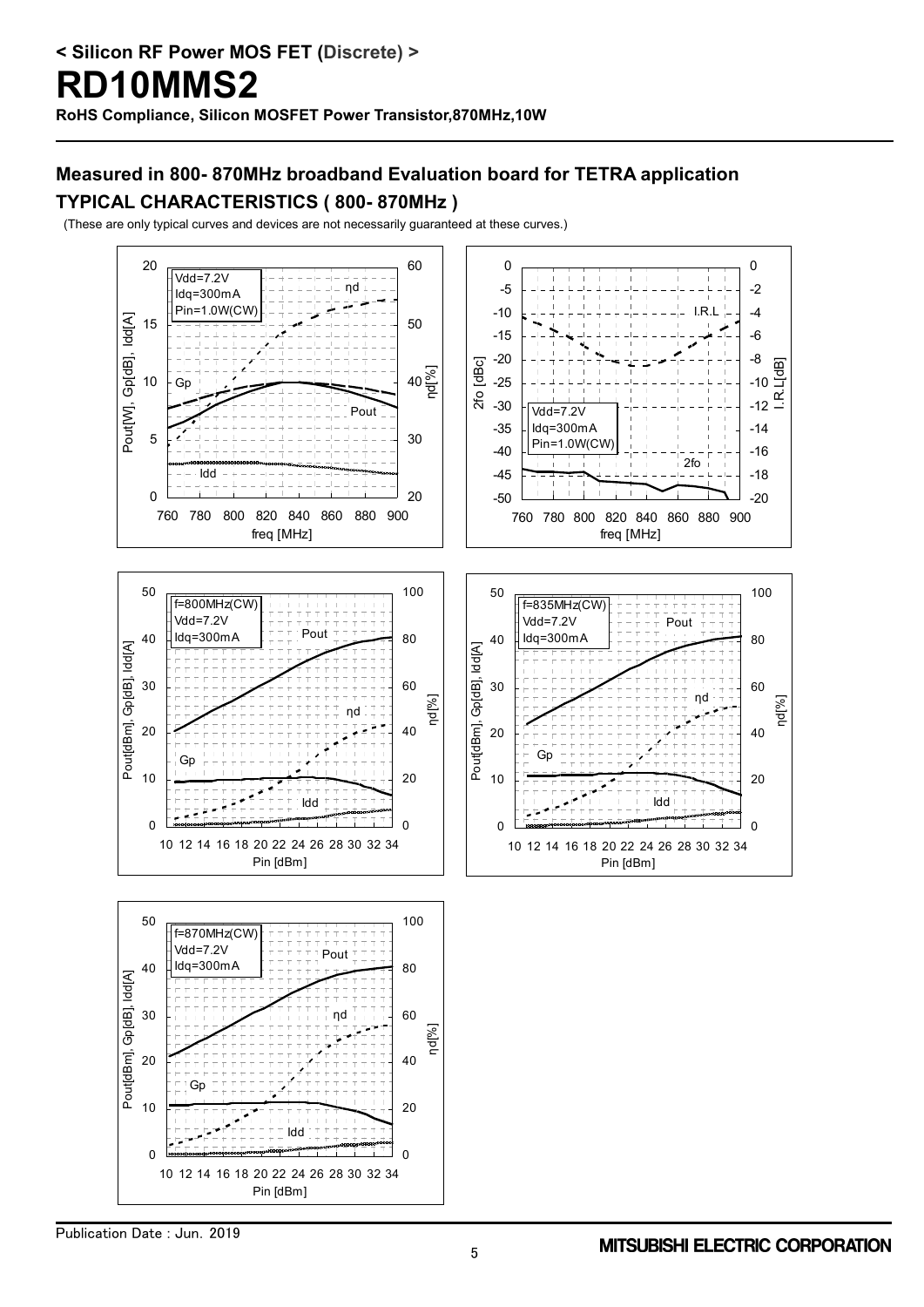## **Measured in 800- 870MHz broadband Evaluation board for TETRA application TYPICAL CHARACTERISTICS ( 800- 870MHz )**





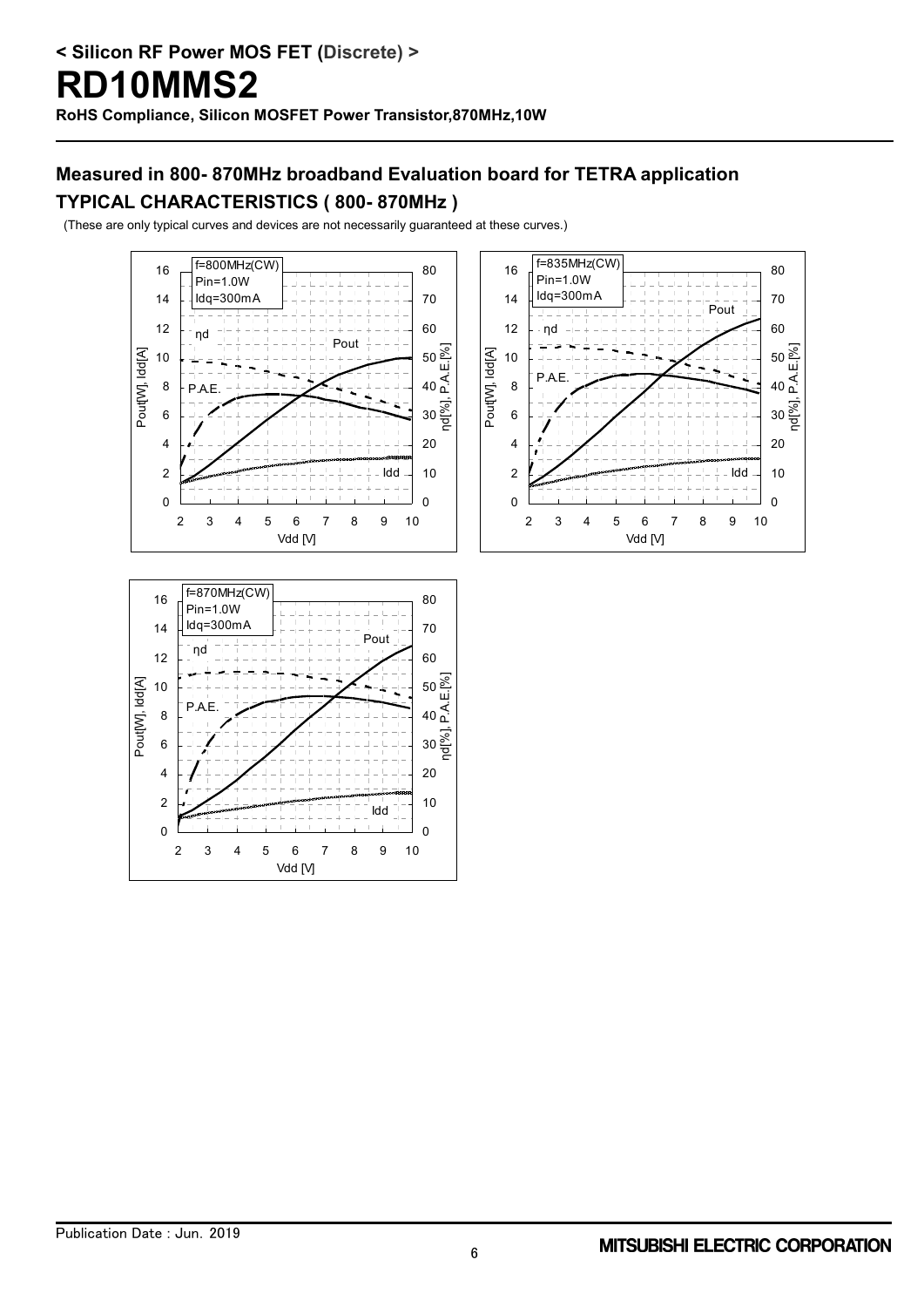**RoHS Compliance, Silicon MOSFET Power Transistor,870MHz,10W**

### **Equivalent circuit (f=800-870MHz)**



Note: Board materials - Glass-Epoxy substrate (Er=4.8, t=0.6mm, TanD=0.018@1.0GHz) ML1: Microstrip line (w =1.0mm/50Ω), ML2: Microstrip line (w =6.0mm/15Ω) LTML: Linear tapered microstrip line (w 1=1.0mm, w 2=6.0mm, L=2.7mm)

L1: Enameled w ire 5 Turns, D:0.40mm, 2.46mm O.D.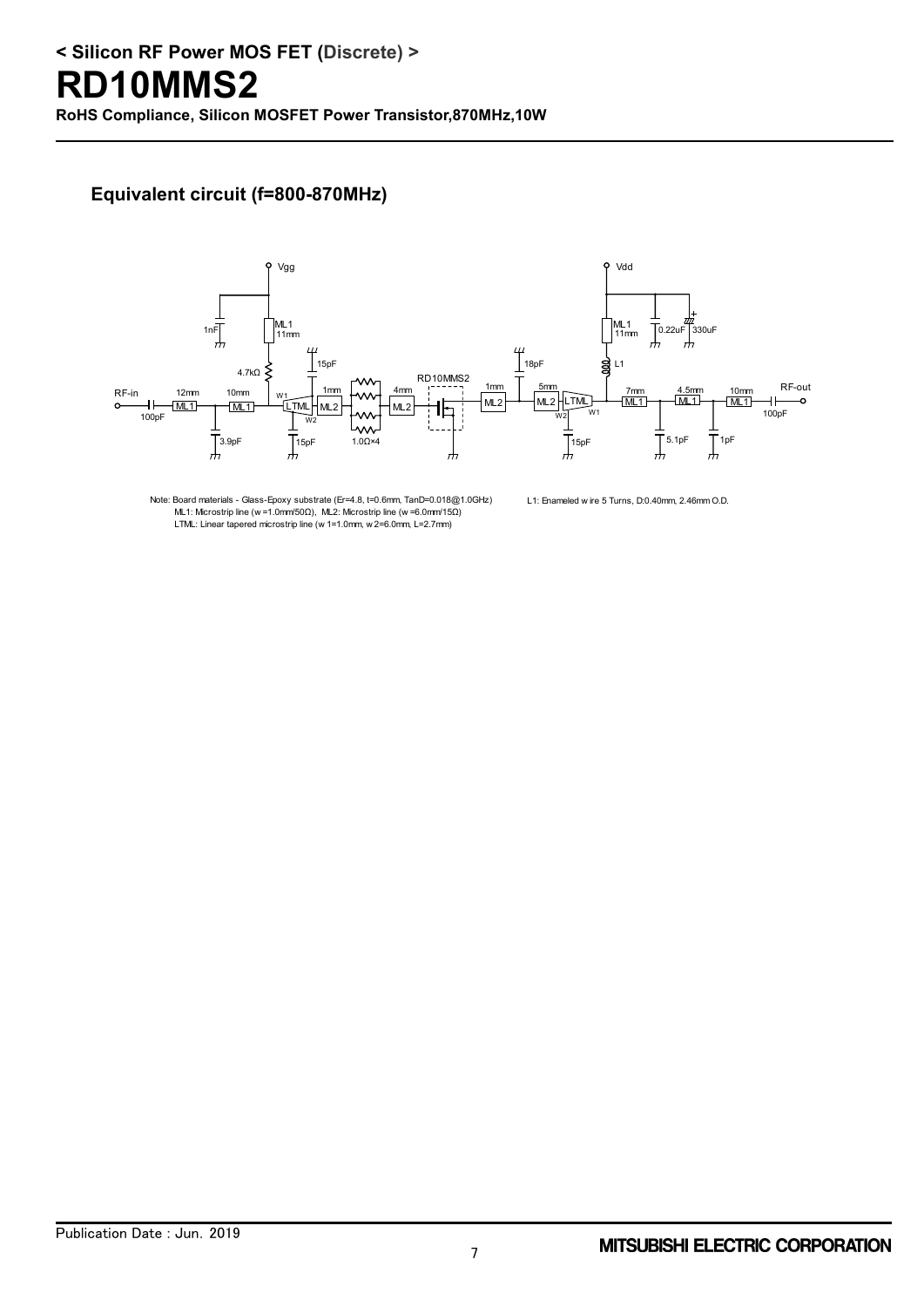**RoHS Compliance, Silicon MOSFET Power Transistor,870MHz,10W**

## Input / Output Impedance VS. Frequency Characteristics

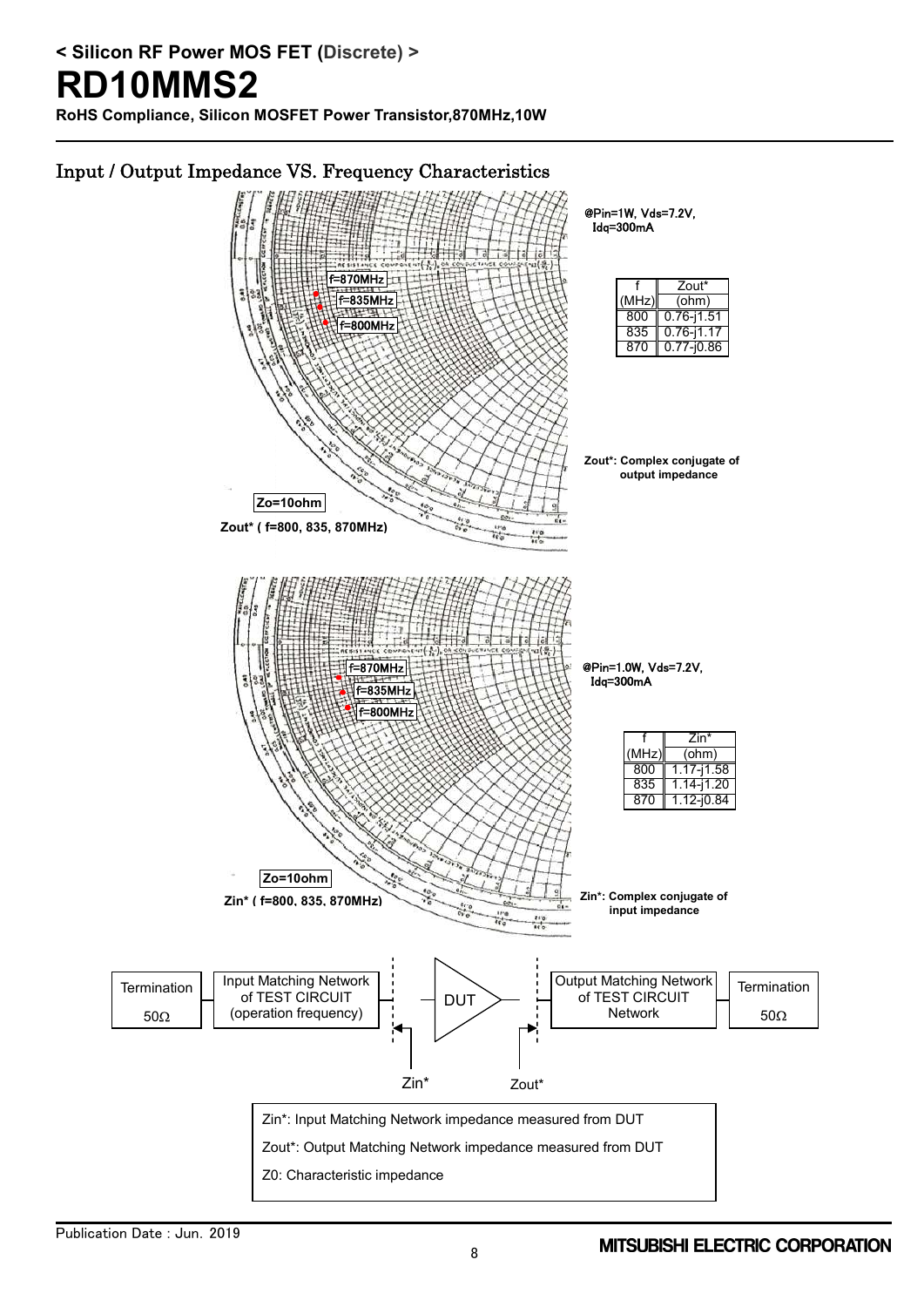**RoHS Compliance, Silicon MOSFET Power Transistor,870MHz,10W**

| KDTUMINISZ S-PAKAMETEK DATA (WVQQ=7.ZV, IQ=300MA) |       |                 |       |       |       |                 |       |          |
|---------------------------------------------------|-------|-----------------|-------|-------|-------|-----------------|-------|----------|
| Freq.                                             |       | S <sub>11</sub> | S21   |       |       | S <sub>12</sub> |       | S22      |
| [MHz]                                             | (mag) | (ang)           | (mag) | (ang) | (mag) | (ang)           | (mag) | (ang)    |
| 100                                               | 0.829 | $-168.1$        | 7.550 | 70.6  | 0.017 | $-18.1$         | 0.756 | $-166.1$ |
| 135                                               | 0.848 | $-169.6$        | 5.299 | 62.6  | 0.016 | $-25.6$         | 0.786 | $-166.9$ |
| 150                                               | 0.857 | $-170.1$        | 4.649 | 59.5  | 0.015 | $-28.4$         | 0.799 | $-167.2$ |
| 175                                               | 0.870 | $-170.8$        | 3.805 | 54.7  | 0.015 | $-32.7$         | 0.820 | $-167.8$ |
| 200                                               | 0.883 | $-171.5$        | 3.170 | 50.4  | 0.014 | $-36.5$         | 0.839 | $-168.4$ |
| 250                                               | 0.905 | $-172.8$        | 2.291 | 43.0  | 0.012 | $-43.0$         | 0.871 | $-169.7$ |
| 300                                               | 0.922 | $-174.1$        | 1.724 | 37.0  | 0.011 | $-48.1$         | 0.896 | $-171.0$ |
| 350                                               | 0.935 | $-175.2$        | 1.339 | 31.9  | 0.009 | $-52.2$         | 0.914 | $-172.3$ |
| 400                                               | 0.946 | $-176.2$        | 1.066 | 27.7  | 0.008 | $-55.4$         | 0.929 | $-173.4$ |
| 450                                               | 0.954 | $-177.2$        | 0.866 | 24.2  | 0.007 | $-57.6$         | 0.940 | $-174.5$ |
| 500                                               | 0.960 | $-178.0$        | 0.715 | 21.2  | 0.006 | $-60.2$         | 0.948 | $-175.4$ |
| 520                                               | 0.962 | $-178.3$        | 0.665 | 20.1  | 0.006 | $-60.4$         | 0.951 | $-175.6$ |
| 550                                               | 0.965 | $-178.7$        | 0.599 | 18.7  | 0.005 | $-60.3$         | 0.955 | $-176.1$ |
| 600                                               | 0.969 | $-179.4$        | 0.509 | 16.5  | 0.005 | $-60.7$         | 0.961 | $-176.8$ |
| 650                                               | 0.973 | $-179.9$        | 0.438 | 14.5  | 0.004 | $-60.7$         | 0.965 | $-177.3$ |
| 700                                               | 0.975 | 179.5           | 0.381 | 12.8  | 0.003 | $-60.2$         | 0.970 | $-177.9$ |
| 750                                               | 0.978 | 179.1           | 0.334 | 11.2  | 0.003 | $-58.2$         | 0.974 | $-178.4$ |
| 800                                               | 0.980 | 178.7           | 0.295 | 9.8   | 0.002 | $-56.1$         | 0.977 | $-178.8$ |
| 850                                               | 0.981 | 178.3           | 0.262 | 8.5   | 0.002 | $-51.3$         | 0.979 | $-179.2$ |
| 900                                               | 0.983 | 178.0           | 0.235 | 7.6   | 0.001 | $-41.6$         | 0.982 | $-179.5$ |
| 941                                               | 0.984 | 177.7           | 0.216 | 6.7   | 0.001 | $-31.6$         | 0.983 | $-179.8$ |
| 950                                               | 0.984 | 177.7           | 0.211 | 6.4   | 0.001 | $-28.5$         | 0.983 | $-179.9$ |
| 1000                                              | 0.985 | 177.5           | 0.191 | 5.6   | 0.001 | $-10.2$         | 0.986 | 180.0    |
| 1050                                              | 0.986 | 177.3           | 0.174 | 4.8   | 0.001 | 14.8            | 0.986 | 179.7    |
| 1100                                              | 0.987 | 177.1           | 0.158 | 4.1   | 0.001 | 38.7            | 0.988 | 179.5    |

## RD10MMS2 S-PARAMETER DATA (@Vdd=7.2V, Id=300mA)

### **ORDERING INFORMATION:**

| l ORDER NUMBER | SUPPLY FORM                 |
|----------------|-----------------------------|
| RD10MMS2-501   | loose sample for evaluation |
| RD10MMS2-T512  | Tape & Reel(2,000pcs/reel)  |
| RD10MMS2-T514  | Tape & Reel(4,000pcs/reel)  |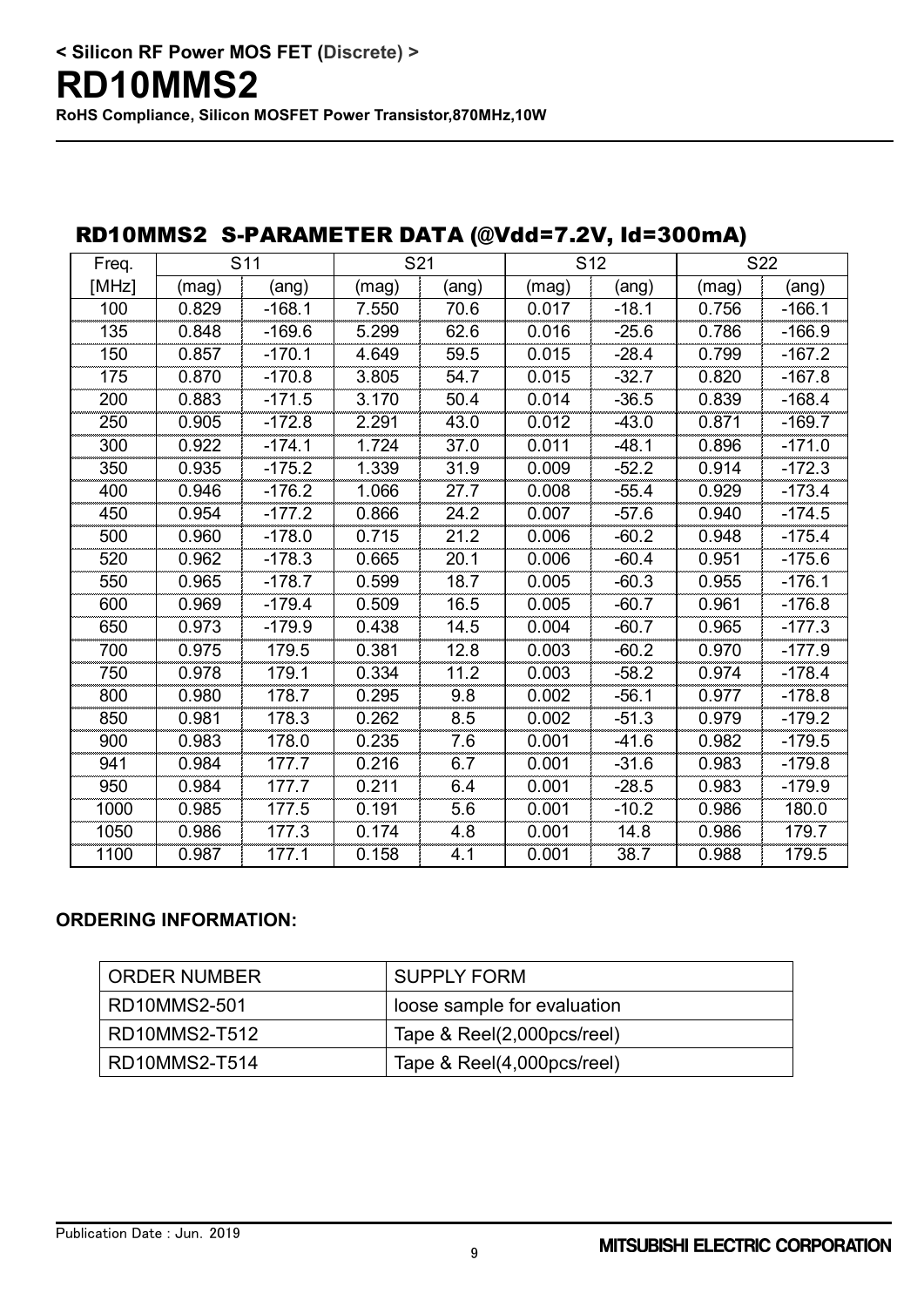**RoHS Compliance, Silicon MOSFET Power Transistor,870MHz,10W**

#### **ATTENTION:**

- 1.High Temperature ; This product might have a heat generation while operation,Please take notice that have a possibility to receive a burn to touch the operating product directly or touch the product until cold after switch off. At the near the product,do not place the combustible material that have possibilities to arise the fire.
- 2.Generation of High Frequency Power ; This product generate a high frequency power. Please take notice that do not leakage the unnecessary electric wave and use this products without cause damage for human and property per normal operation.
- 3.Before use; Before use the product,Please design the equipment in consideration of the risk for human and electric wave obstacle for equipment.

#### **PRECAUTIONS FOR THE USE OF MITSUBISHI SILICON RF POWER DEVICES:**

- 1. The specifications of mention are not guarantee values in this data sheet. Please confirm additional details regarding operation of these products from the formal specification sheet. For copies of the formal specification sheets, please contact one of our sales offices.
- 2.RA series products (RF power amplifier modules) and RD series products (RF power transistors) are designed for consumer mobile communication terminals and were not specifically designed for use in other applications. In particular, while these products are highly reliable for their designed purpose, they are not manufactured under a quality assurance testing protocol that is sufficient to guarantee the level of reliability typically deemed necessary for critical communications elements and In the application, which is base station applications and fixed station applications that operate with long term continuous transmission and a higher on-off frequency during transmitting, please consider the derating, the redundancy system, appropriate setting of the maintain period and others as needed. For the reliability report which is described about predicted operating life time of Mitsubishi Silicon RF Products , please contact Mitsubishi Electric Corporation or an authorized Mitsubishi Semiconductor product distributor.
- 3. RD series products use MOSFET semiconductor technology. They are sensitive to ESD voltage therefore appropriate ESD precautions are required.
- 4. In the case of use in below than recommended frequency, there is possibility to occur that the device is deteriorated or destroyed due to the RF-swing exceed the breakdown voltage.
- 5. In order to maximize reliability of the equipment, it is better to keep the devices temperature low. It is recommended to utilize a sufficient sized heat-sink in conjunction with other cooling methods as needed (fan, etc.) to keep the channel temperature for RD series products lower than 120deg/C(in case of Tchmax=150deg/C) ,140deg/C(in case of Tchmax=175deg/C) under standard conditions.
- 6. Do not use the device at the exceeded the maximum rating condition. In case of plastic molded devices, the exceeded maximum rating condition may cause blowout, smoldering or catch fire of the molding resin due to extreme short current flow between the drain and the source of the device. These results causes in fire or injury.
- 7. For specific precautions regarding assembly of these products into the equipment, please refer to the supplementary items in the specification sheet.
- 8. Warranty for the product is void if the products protective cap (lid) is removed or if the product is modified in any way from it's original form.
- 9. For additional "Safety first" in your circuit design and notes regarding the materials, please refer the last page of this data sheet.